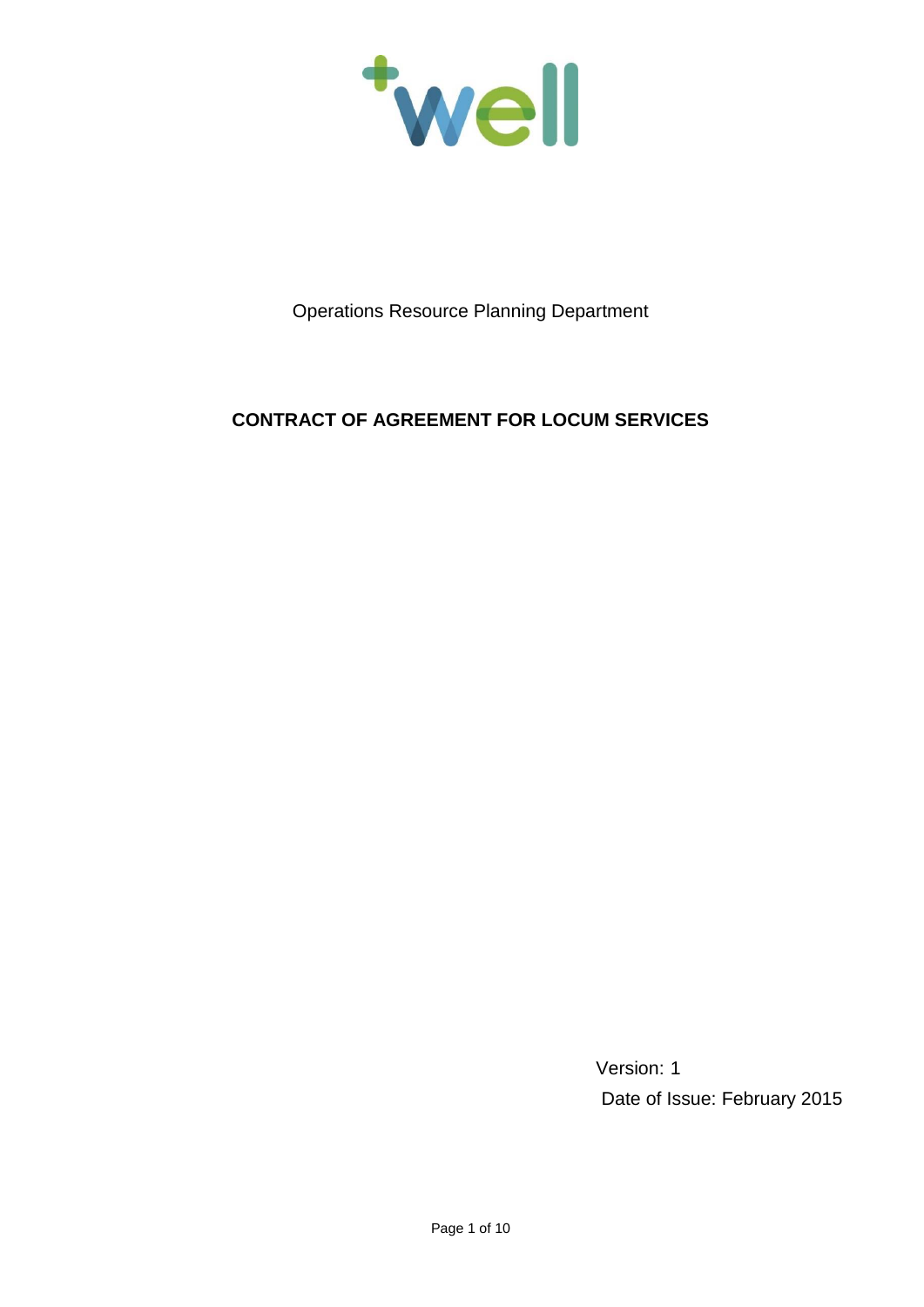

An agreement for services between Bestway Panacea Holdings Limited (hereafter called 'the Owner') and the person named on page 10 (hereafter called 'the Locum').

## **IT IS HEREBY AGREED AND DECLARED AS FOLLOWS:**

### 1. **DEFINITIONS**

- 1.1 In this agreement the following terms shall comprise the following meaning:
	- 1.1.1 Fee / Payments The sum agreed, which includes fees and travelling expenses between the Locum and Owner for an engagement of Services for each day.
	- 1.1.2 Booking means an agreement between the Owner and the Locum for the Locum to provide the Services at specified times and locations on specified dates.
	- 1.1.3 Personal Data the meaning prescribed by the Data Protection Act 1998 and includes all manual information that would be personal information if it were held on a computer.
	- 1.1.4 Premises / Pharmacy / Branch –pharmacy premises operated by the Owner where the Locum may be asked to provide the Services.
	- 1.1.5 Prohibited Conduct any prohibited conduct on the grounds of protected characteristics under the Equality Act 2010.
	- 1.1.6 Sensitive Data means personal data consisting of information as to racial or ethnic origin, political opinions, religious beliefs or other beliefs of a similar nature, membership of a trade union (within the meaning of the Trade Union and Labour Relations (Consolidation) Act 1992), physical or mental health or condition; sexual life, the commission or alleged commission of any offence or any proceedings for any offence committed or alleged to have been committed, including the disposal of such proceedings or the sentence of any court in such proceedings.
	- 1.1.7 Services The provision of the service of a Pharmacist including all NHS Contractual Services specific to the country in which the pharmacy is located, and any other services provided by the Owner at the Pharmacy to which the Locum is assigned, and the Locum holds the required accreditation to undertake.
	- 1.1.8 Locum Agreement This document
	- 1.1.9 GPhC General Pharmaceutical Council
	- 1.1.10 PSNI Pharmaceutical Society of Northern Ireland
	- 1.1.11 Regulatory Body GPhc or PSNI
	- 1.1.12 PS Team Pharmacy Superintendent's Team
	- 1.1.13 Coordinator the Owner representative dealing with the Agency and taking Booking(s).
	- 1.1.14 SOP Standard Operating Procedure
	- 1.1.15 New Starter Form Form to be completed before Locum can be offered Bookings
	- 1.1.16 EPS2 smartcard Electronic Prescription Service Release 2 Smart Card
	- 1.1.17 Essential Services Mandatory services all Pharmacies holding a NHS contract must provide
	- 1.1.18 Advanced Services Nationally commissioned NHS Services in England and Wales
	- 1.1.19 Enhanced Services Locally commissioned NHS Services in England and Wales
	- 1.1.20 NHS National Health Service
	- 1.1.21 Pharmacist Pharmacist registered with the appropriate regulatory body (GPhC/ PSNI)
	- 1.1.22 PVG Protection of Vulnerable Groups Scheme (Scotland only)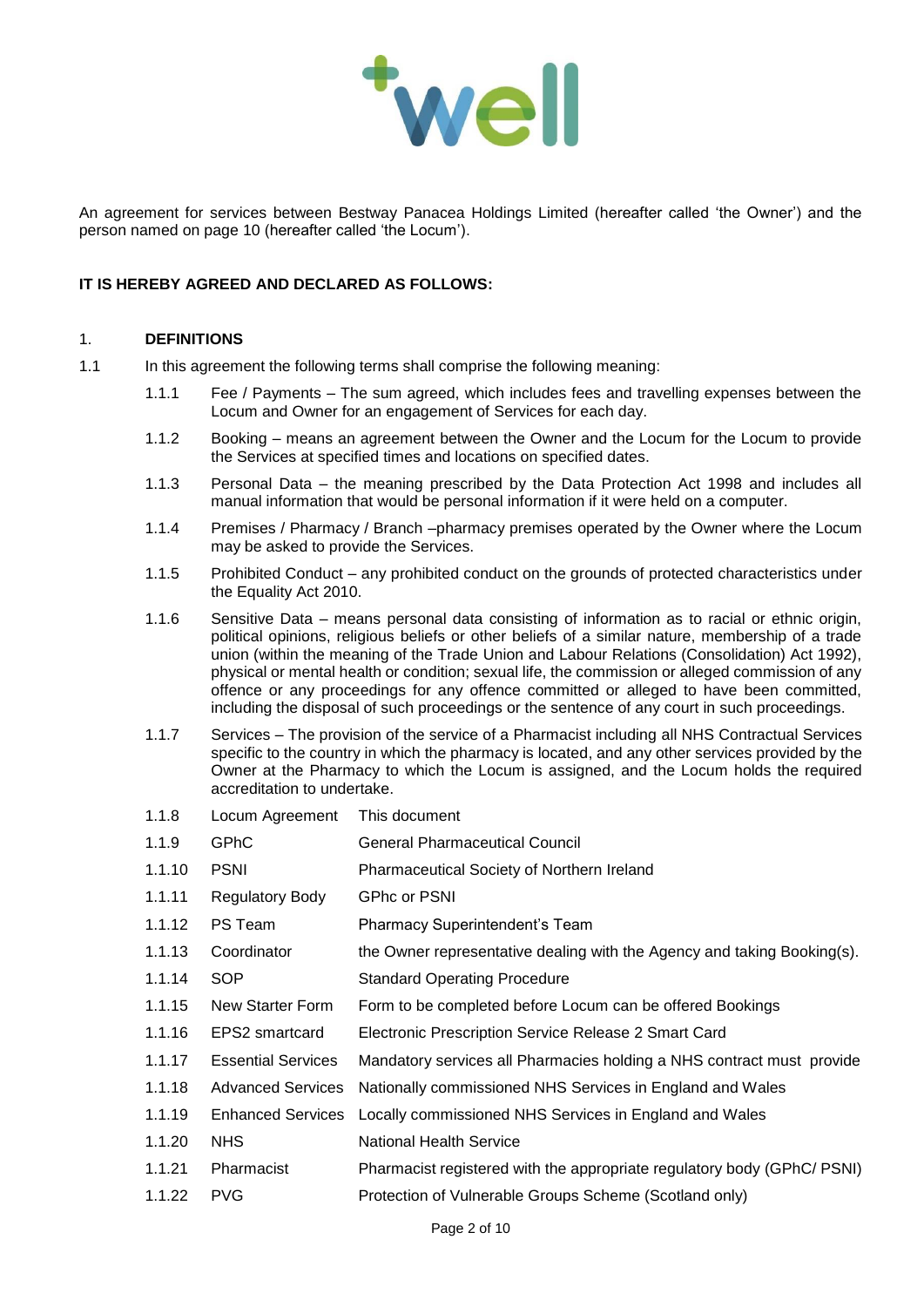

| 1.1.23 DBS |            | Disclosure and Barring Service   |
|------------|------------|----------------------------------|
| 1.1.24     | -RP        | Responsible Pharmacist           |
| 1.1.25     | <b>PMR</b> | <b>Patient Medication Record</b> |

- 1.2 Any reference to the male gender shall include reference to the female gender.
- 1.3 The clause headings to this agreement are for convenience of the parties only and shall not limit or govern or otherwise affect its interpretation in any way.
- 1.4 A reference to any statutory or legislative provision includes a reference to that provision as modified, replaced, amended and/or re-enacted from time to time.

### 2. **LOCUM SERVICES AND OBLIGATIONS**

- 2.1 The Owner shall engage the Locum and the Locum shall provide the Services to the Owner on the terms set out in the Locum Agreement.
- 2.2 The Locum acknowledges that simply by virtue of signing the Locum Agreement, there is no guarantee of the offer of any Booking by the Owner.
- 2.3 For the avoidance of doubt, the Locum Agreement shall not terminate by reason of the termination of a Booking.
- 2.4 The Locum is entitled to accept or decline whichever Bookings with the Owner as he chooses and is under no obligation to accept any particular Booking.
- 2.5 The Locum warrants that by entering into the Locum agreement he will not be in breach of any obligations to or agreement with any third party.
- 2.6 The Owner shall, at its absolute discretion, decide at what times and locations it may offer Bookings to the Locum.
- 2.7 The Owner may change the Pharmacy at which the Locum will provide the Services in any Booking. Locums will accept any such change in location provided that it is within 20 miles of original Booking. If the locum does not accept the change in Pharmacy, then the Booking may be cancelled and the Locum not be entitled to the Fee but will receive a payment equivalent to 2 hours payment plus any agreed and incurred expenses.

#### 3. **SUBSTITUTION**

- 3.1 The Locum may arrange in an emergency only for some other Pharmacist of similar stature and experience to provide the Services under the Booking in the Locum's absence ("**Substitute**"), subject always to the Owner's absolute right to refuse to accept any particular Substitute. The Substitute must be agreed in writing by the Owner, prior to the commencement of the Booking.
- 3.2 The Substitute must agree in writing, in a form acceptable to the Owner, to be bound by the terms of the Locum Agreement insofar as they are applicable in providing the Services and must confirm his acceptance and agreement to the warranties and obligations in clause 4 and the provision of such documents as the Owner may require to satisfy itself of the suitability and qualifications of the Substitute.

#### 4. **WARRANTIES AND LOCUM OBLIGATIONS**

- 4.1 The Locum, hereby warrants to the Owner that:
	- 4.1.1 he is a registered member of the appropriate Regulatory Body
	- 4.1.2 that he is aware of the Owner's statutory and professional obligations as the provider of the Essential Services;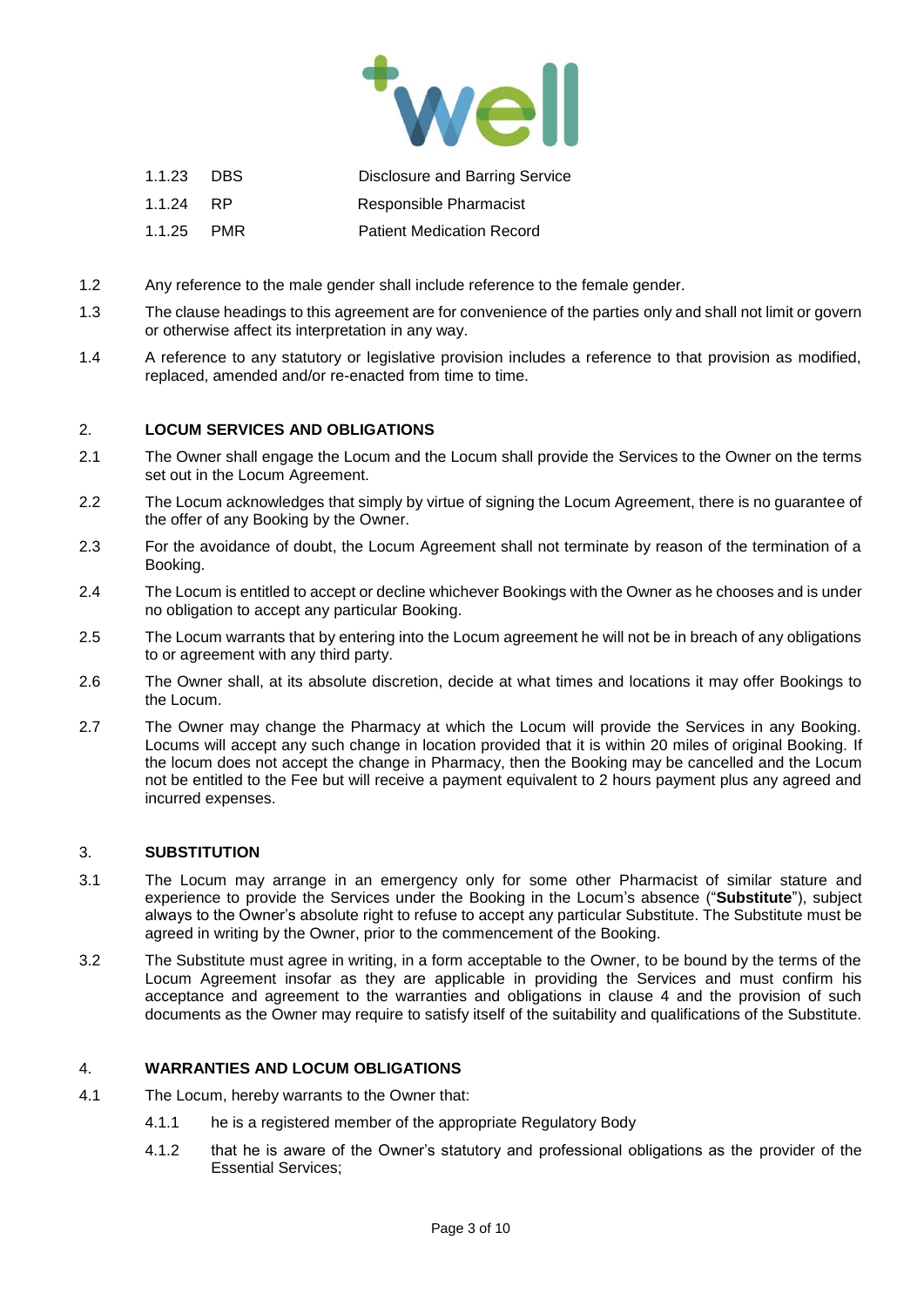

- 4.1.3 he will complete the New Starter Form and sign the Locum Agreement before he will be offered a Booking.
- 4.1.4 he is aware the Owner will refer the Locum to the Owner's nominated supplier to undertake a DBS or PVG check and such check must be completed to the Owner's satisfaction before he will be offered any Booking. The Locum acknowledges that he is responsible for the costs associated with completing the DBS/PVG check.
- 4.1.5 he will carry an active NHS smartcard, where relevant.
- 4.1.6 he is accredited to offer and deliver any commissioned pharmaceutical services that the Pharmacy provides.
- 4.1.7 holds the necessary accreditation(s), competence to provide the service.
- 4.1.8 he shall spend such periods at the Pharmacy when undertaking the Services as will ensure that all statutory and professional obligations are complied with;
- 4.1.9 he possesses and will maintain his own professional indemnity insurance and registration with the GPhC or PSNI;
- 4.1.10 he will not engage in any form of Prohibited Conduct;
- 4.1.11 he will comply with all applicable laws, regulations, codes and sanctions relating to anti-bribery and anti-corruption including but not limited to the Bribery Act 2010 (Relevant Requirements);
- 4.1.12 he will immediately notify the Owner in writing if at any time during the provision of the Services he is barred from providing such Services in accordance with the provisions of the Safeguarding Vulnerable Groups Act 2006 and any regulations made there under, as amended from time to time.
- 4.1.13 he will inform the Owner if there is any potential conflict of interest which shall include but not be limited to: being a Pharmacy Superintendent, being employed by another provider of the Services, he owns, is a director of or a shareholder in another company or is applying for a competitor pharmacy contact
- 4.2 The Locum shall exercise all professional skills and diligence in the rendering of the Services whilst ensuring the current guidance issued by regulatory bodies and the PS Team is followed at all times.
- 4.3 The Locum shall not be required by the Owner to perform any managerial duties at the Pharmacy in connection with the running or operation of the Owner's business other than the rendering of the Services and matters strictly incidental thereto. (Managerial duties are any duties defined by HM Revenue and Customs which would compromise the self-employed status of the Locum).
- 4.4 The Locum shall dress and act in a manner which is conducive to his professional status and which is deemed to be appropriate by the Owner. The Locum shall maintain a high standard of personal hygiene whilst providing the Services.
- 4.5 The Locum shall comply with Continuing Professional Development requirements, and shall supply evidence of such compliance upon request by the Owner.
- 4.6 The Locum shall work within the Owner's SOP and shall ensure he is familiar with the SOP and the Essential Guide to SOPs before the Booking. If, in his professional opinion, the Locum needs to operate outside of the SOP he must document his decision and actions on the PMR if appropriate or in the branch diary. If the Locum wishes to operate to his own SOP must submit it to the PS Team five working days prior to commencement of the Booking. The PS Team reserves the right to require a Locum to operate to the Owner's SOP.
- 4.7 The Locum shall comply with the Owner's Data Protection Policy and the Data Protection Act 1998.
- 4.8 The Locum will be expected to deliver all Services where accredited and requested by branch colleagues to meet customer needs. In the event that the Locum refuses to provide the Services, save where the Locum has legitimate professional reasons, the Owner shall be entitled to cancel all Bookings and the Locum shall not be entitled to any payment in respect of those cancelled Bookings.
- 4.9 The Locum will comply with the Responsible Pharmacist Regulations detailed in the Health Act 2006; and the Owner's guidance as detailed in the Responsible Pharmacist SOPs and company guidance.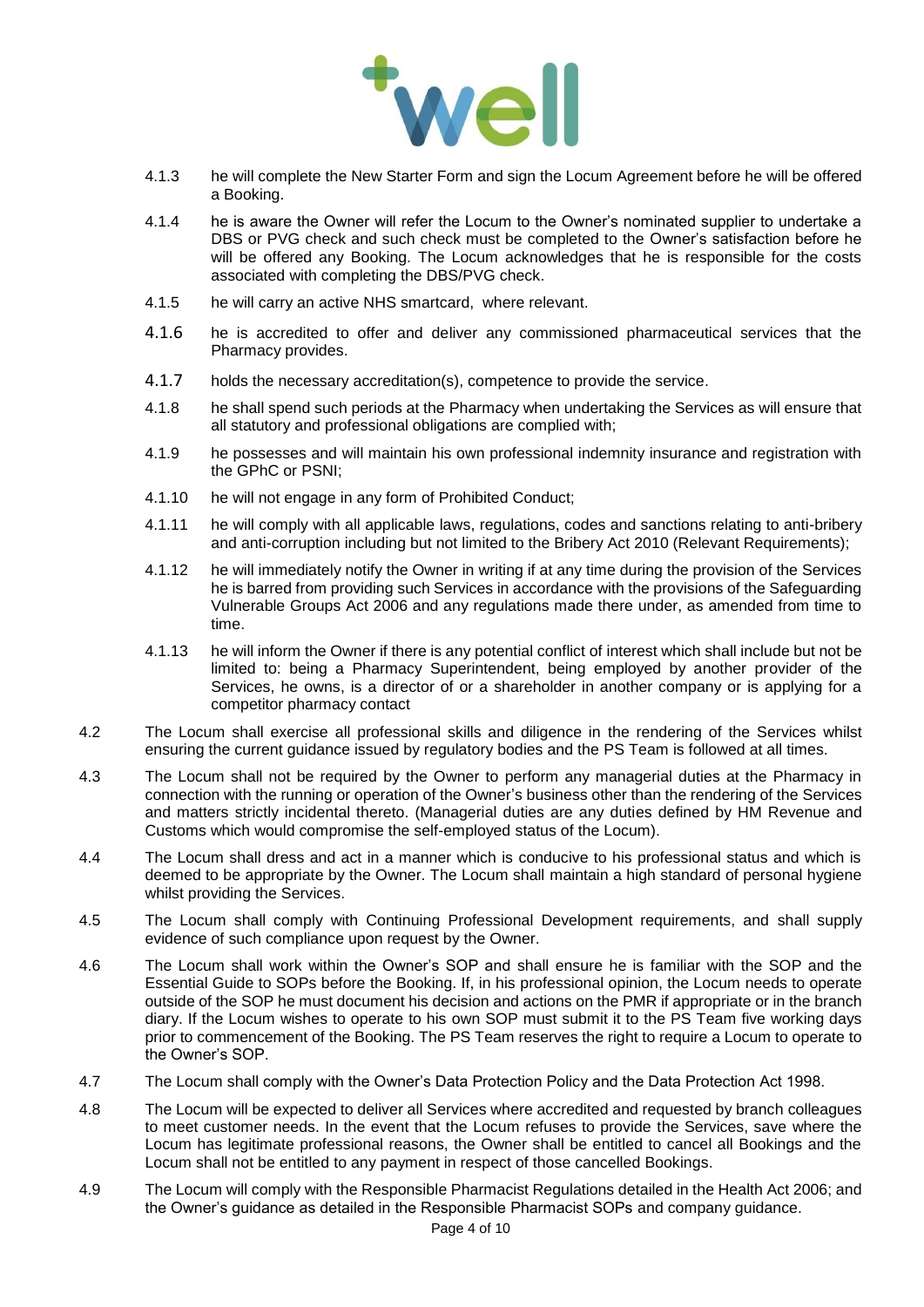

- 4.10 The Locum acknowledges that the use of mobile phones is prohibited during the Pharmacy opening hours except in emergencies and the internet must only be used for the Owner's business, personal use is prohibited.
- 4.11 The Locum warrants that he is an independent contractor in respect of work undertaken for the Owner. Nothing contained in this Agreement shall render the Locum an employee or worker of the Owner and the Locum shall not hold himself out as such.
- 4.12 Nothing in this Agreement shall constitute the Locum acting as an agent of the Owner. The Locum shall not have any right or power whatsoever to contract on behalf of the Owner or bind it in any way in relation to third parties or create liability against the Owner in any way and for any purposes unless specifically authorised to do so by the PS Team.
- 4.13 Nothing contained in this Agreement shall constitute a partnership or joint venture between the Owner and the Locum.
- 4.14 The Locum must ensure that he and the Substitute hold the appropriate legal status as required by the Home Office as indicated by the Immigration, Asylum and Nationality Act 2006 or any other relevant legislation concerning the right to work in the UK. If the Locum has a valid work permit he must ensure that he adheres to the terms stipulated by the Home Office. The Locum must provide copies of the paperwork to the Owner or the Owner's representative.
- 4.15 The Locum will immediately inform the PS Team of details of any pending investigations by any regulatory, NHS or commissioning body or any other matter which may affect current or future fitness to practise.

## 5. **LOCUM STANDARDS**

- 5.1 Where the Locum requires religious breaks, to attend a place of worship or has any other requirement to leave the Branch, this must be agreed at the time of Booking. An e-mail confirmation from ORPD is required clearly stating they have agreed and the amount of time the pharmacist will be away from the premises. Not all of the Owner's branches can accommodate Locums leaving the premises. Any time the Locum spends away from the Branch will not be paid.
- 5.2 Where the Locum leaves the Branch for breaks without prior agreement and/or without notifying colleagues, resulting in a breach of the RP or NHS regulations, the Owner may terminate that booking and reserves the right to cancel all future Bookings. If future Bookings are cancelled as a result the Locum shall not be entitled to any payment in respect of those cancelled Bookings
- 5.3 The locum should take appropriate rest breaks during the designated rest period for the Branch or at a time that meets the needs of the Owner's business. If the Branch is closed for lunch the Locum will not be paid. If the Branch remains open payment will be made to the Locum provided he remains as Responsible Pharmacist and in the Branch during his break and he is working as sole Pharmacist. The Locum must inform the Branch colleagues of the arrangements he wishes to be in place during rest breaks e.g. interruptions. A Locum shall take responsibility for his fitness to work and ensure he takes designated breaks. If the Locum is unable to meet the business needs of the Branch this should be made clear by the Locum prior to taking any Bookings.
- 5.4 The Locum is required to be ready to provide services at the opening time of the Branch and it is expected that he will arrive in time to allow it to be prepared for opening. If the Locum does not arrive at the Branch opening time; he must notify the Coordinator by phoning one of the emergency numbers. If contact with the Locum is not made within 30 minutes of the Branch scheduled opening time, then the Coordinators will seek alternative cover for the branch. If cover has been arranged before the Locum arrives he will not be entitled to any Fee for that Booking.
- 5.5 Where the Locum fails to attend a Booking at the agreed time, the Owner reserves the right to cancel all future Bookings and the Locum shall not be entitled to any payment in respect of those cancelled Bookings.
- 5.6 The Locum will be paid from time of arrival unless otherwise agreed at the time of Booking. In case of lateness, the Fee will be reduced to reflect the lateness. The deduction will be made in 15 minutes intervals rounding up to the nearest quarter of an hour after. Locums must contact the Coordinator once he arrives in branch so that payment can be adjusted.
- 5.7 The Locum may not close the Branch or affect Branch trading hours without consultation with the PS Team.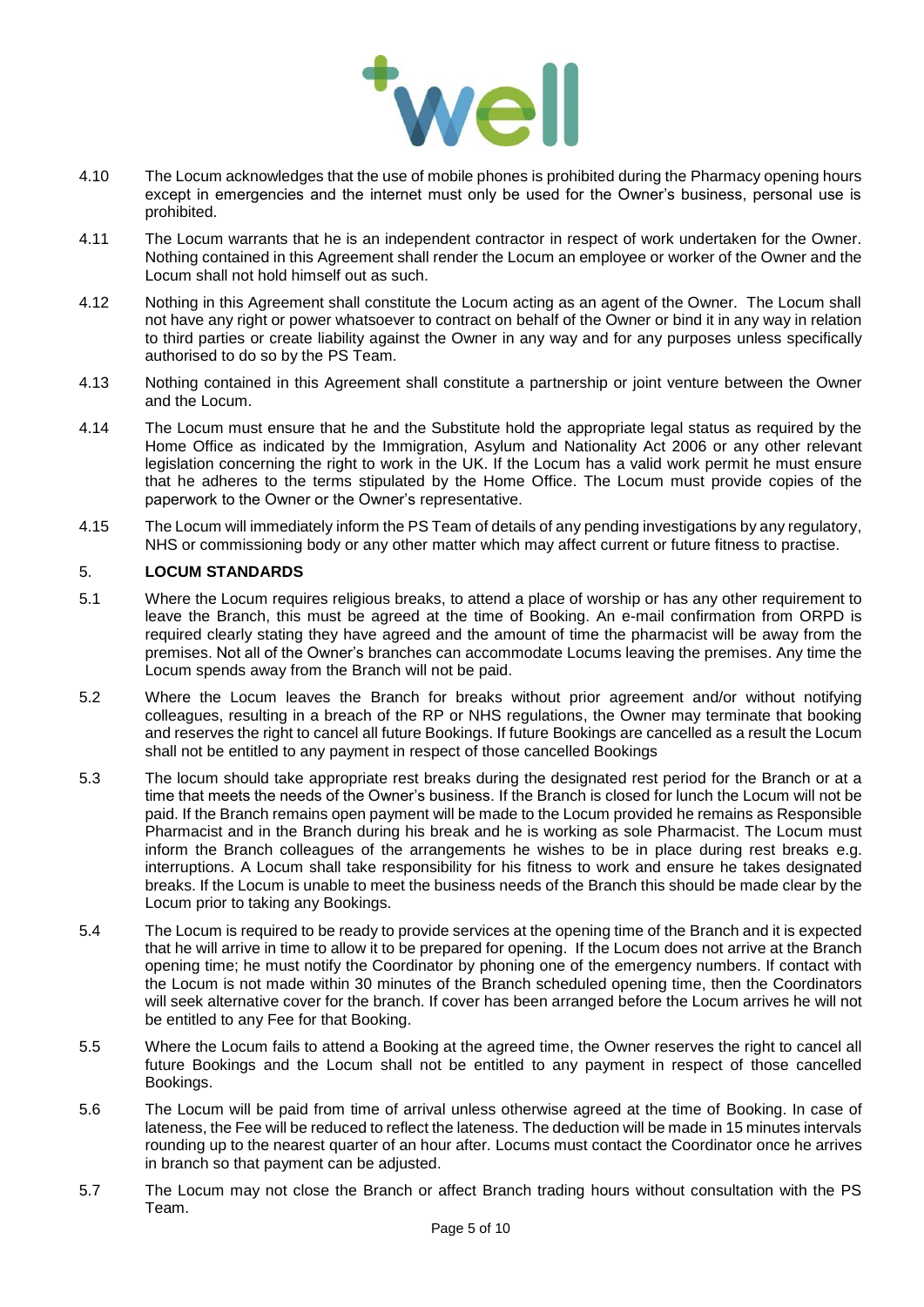

5.8 The Locum will inform the Owner if he was an employee of the Owner in the last 6 months, where this applies the Owner reserves the right to refuse to offer Bookings.

#### 6. **OWNER'S OBLIGATIONS**

- 6.1 Nothing in the Locum Agreement shall oblige the Owner to offer any Bookings or number of Bookings to the Locum. There is no obligation on the Owner to offer Bookings to the Locum at any particular Branch.
- 6.2 The Owner agrees to provide a working environment which meets the professional standards required in order to comply with all legal and ethical requirements of the Regulatory Body.

### 7. **FEES AND PAYMENT**

- 7.1 The Owner will inform the Locum of any overpayment. The Locum agrees that the Owner may reclaim all monies due and owing to it from any Fees due.
- 7.2 The Locum shall not be entitled to receive any payments for days he is not engaged by the Owner.
- 7.3 The Owner assumes all Locums are travelling by their own private vehicle. If the Locum is travelling by public transport this should be mentioned when accepting the Booking including the form of public transport being used and also the approximate travel costs involved (if applicable). The Owner will also require confirmation that the use of public transport will not prevent the Locum covering the trading hours of the Branch.
- 7.4 All expenses must be agreed by the Owner prior to the Booking and all claims must be accompanied by appropriate receipts or other evidence of expenditure. The Owner reserves the right to refuse reimbursement of expense claims where the Locum has failed to obtain prior agreement and/or provide evidence of expenditure.
- 7.5 All expenses of the Locum must be wholly exclusively and properly incurred by him in providing the Services.
- 7.6 Subject to prior agreement, the Owner shall pay on receipt of a satisfactory invoice submitted by the Locum:
	- 7.6.1 Mileage at the Owner's mileage rate after the first 40 miles have been deducted from the total mileage travelled (unless otherwise agreed).
	- 7.6.2 Public Transport will be paid subject to reduction by a sum the equivalent of 40 miles at the Owner's mileage rate. Original VAT receipts or tickets must be submitted for all approved expenses other than mileage. Tickets and receipts must be attached to the appropriate invoice.
- 7.7 The Locum will provide the Owner with his correct bank account details and Fees will be paid by BACS to that account. It is the responsibility of the Locum to inform the Owner of any changes in his personal details. The Owner will not be liable for any delay in payment because of incorrect details provided by the Locum.
- 7.8 Any VAT claimed by the Locum will be processed separately from Fees. To claim VAT the Locum must submit a VAT only invoice on a headed invoice with the company name, trading address and the VAT number of the company. VAT invoices must be submitted on a monthly basis.
- 7.9 Fees should be claimed on a weekly basis and should not be allowed to accumulate for more than six weeks. Any payment queries should be made aware to the Owner within 30 days of receipt.

## 8. **CANCELLATIONS**

8.1 If the Locum is unable to undertake the Booking, he must give the Owner as much notice as possible. If the Locum gives less than 3 days notice of cancellation, the Owner reserves the right to charge for any additional costs incurred by the Owner as a result of such cancellation. The amount payable by the Locum under this clause 8.1 will not exceed £100.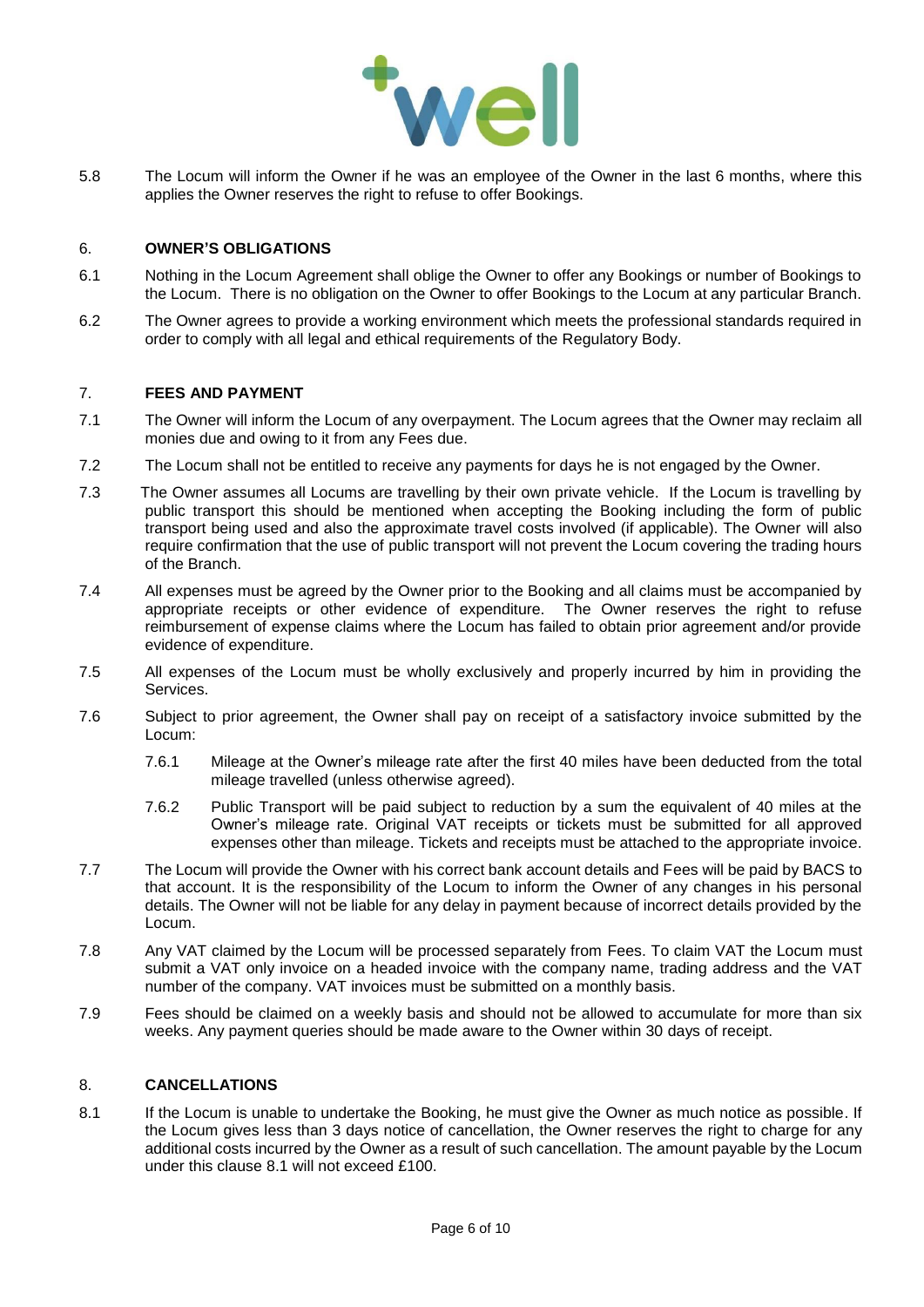

8.2 If the Owner cancels a booking 3 days or less before its commencement and if no reasonable alternative work can be found by the Owner, the Owner will be liable to pay the Locum an amount equal to 50% of the Fee for the cancelled Booking.

### 9. **LIABILITY**

- 9.1 The Owner will not be liable for any clothing or personal property belonging to the Locum, except damage arising from proved negligence of the Owner where the Locum will be entitled to a compensation not exceeding the value of the items.
- 9.2 The Locum accepts that for the duration of a Booking he will not undertake any activities which are likely to have an adverse effect on the reputation of the Owner.
- 9.3 Nothing in this Locum Agreement shall exclude or limit the liability of the Locum for death or personal injury due to his negligence, or any liability which is due to the Locum's fraud or any other liability which is not permitted to exclude or limit as a matter of law.

#### 10. **INDEMNITIES**

- 10.1 The Locum shall indemnify the Owner and keep it indemnified against any liability, loss, damage, costs (including legal costs on an indemnity basis) and expense of whatsoever nature incurred or suffered by the Owner arising from the Locum's performance or non-performance of the Services or breach of his obligations or warranties under this Agreement including, without limitation:
	- 10.1.1 any income tax, national insurance contributions (including secondary contributions to the extent permitted by law) (including any interest, penalties or gross-up thereon) arising in respect of the Locum for which the Owner is called upon to account to the relevant taxing authority;
	- 10.1.2 any act, neglect or default of the Locum and any claim that the Owner is vicariously liable for the Locum's act;
	- 10.1.3 any liability for any employment related claim or any claim based on worker status brought by the Locum against the Owner arising out of or in connection with the provision of Services; and/or
	- 10.1.4 any breach resulting in a successful claim by a third party.

## 11. **CONFIDENTIALITY**

- 11.1 It is acknowledged that to enable the Locum to provide the Services and to discharge his responsibilities under this Locum Agreement, the Owner will provide the Locum with information of a highly confidential nature which is or may be private, confidential or sensitive, being information or material which is the property of the Owner or which the Owner is obliged to hold confidential. The Locum agrees that he shall keep secret and confidential all Confidential Information and shall not at any time whether during the continuance of this agreement or after the termination of this Locum Agreement except with the express written consent of the Owner for any reason whatsoever disclose such information or permit it to be disclosed to any third party or otherwise use such information or permit it to be used.
- 11.2 The obligations of confidence set out in this clause shall not apply to Confidential Information which:
	- 11.2.1 is or becomes publicly available through no fault of the Locum;
	- 11.2.2 becomes part of the Locum's own knowledge or skill; and/or
	- 11.2.3 is required to be disclosed by law.
- 11.3 For the purposes of this Clause, "**Confidential Information**" means:-
	- 11.3.1 all information which relates to the business, finances, transactions, affairs, products, services, processes, equipment or activities of the Owner and which is designated by the Owner as confidential; and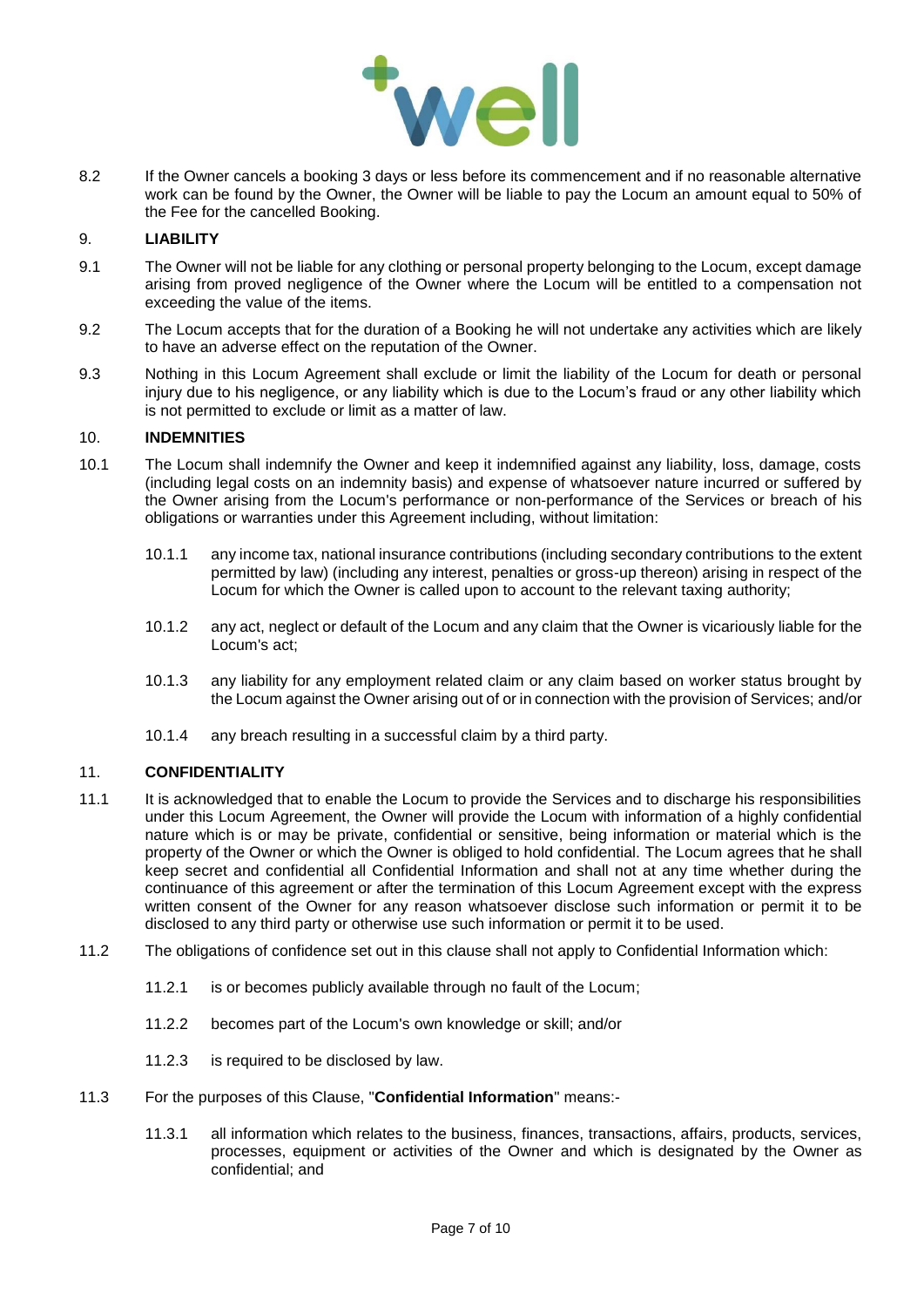

- 11.3.2 all information relating to the matters set out in clause 12.3.1 which comes to the knowledge of the Locum in the course of the provision of the Services and which, by reason of its character and/or the manner of its coming to his knowledge, is evidently confidential; and
- 11.3.3 all information which relates to the business, finances, transactions, affairs, products, processes, equipment or activities of actual or potential clients, customers, suppliers or other persons which has been given to the Owner in confidence,

and shall include without limitation information as business plans, business methods, corporate plans, management systems, finances, maturing new business opportunities, research and development projects, concepts, ideas, new products, product formulae, source code, software, software designs, graphic designs, artwork, processes, inventions, discoveries or know-how, sales statistics, sales techniques, marketing surveys and plans, costs, profit or loss, prices and discount structures, the names, addresses and contact details of customers and suppliers or potential customers and suppliers.

- 11.4 The Locum agrees to adopt all such procedures as the Owner may reasonably require and to keep confidential all Confidential Information and that he shall not, (save as required by law) disclose the Confidential Information in whole or in part to any one and will agree not to disclose or use the Confidential Information other than in connection with the provision of the Services for the Owner.
- 11.5 Any document, including without limitation, notes, memoranda, diaries, correspondence, computer disks, facsimiles, reports or other documents or data of whatever nature or copies thereof created by the Locum in providing the Services shall be and remain the property of the Owner as appropriate and the Owner shall be the absolute beneficial owner of the copyright in any such document. Any such material must not be removed from the Owner's premises without prior written permission.
- 11.6 The Locum shall at any time during the continuance of this Agreement if so required by the Owner and in the event of the termination of this Agreement for whatever reason (whether lawfully or otherwise) surrender to the Owner all original and copy documents in his possession, custody or control (including, without limitation, all books, documents, papers, materials) belonging to the Owner or relating to the business of the Owner together with any other property belonging to the Owner.
- 11.7 The obligations under this Locum Agreement apply to all and any Confidential Information whether the Confidential Information was in or comes into the possession of the relevant person prior to or following this Locum Agreement and such obligations shall be continuing obligations throughout the continuance of this Agreement and at all times following its termination but shall cease to apply to information which may come into the public domain otherwise than through unauthorised disclosure by the Locum.
- 11.8 The Regulatory Body, Data Protection Act and Information Commissioner require that pharmacists take all reasonable steps to prevent accidental disclosure or unauthorised access to confidential information and ensure that confidential information is not disclosed without consent, apart from where permitted to do so by the law or in exceptional circumstances. Failure to adhere to these standards could form the basis of a complaint to a Regulatory Body, of fitness to practice.

## 12. **DATA PROTECTION**

- 12.1 The Locum consents to the Owner holding and processing Personal Data including Sensitive Data relating to his Locum Agreement with the Owner being held by the Owner in manual and electronic form and being used by the Owner for purposes relating to this Locum Agreement and/or the performance of the Services and the Locum consents to the use of any Personal Data for the purpose of the Owner contacting the Locum in respect of future vacancies. The Owner confirms that such data will be processed according to the Data Protection Act 1998.
- 12.2 The Owner shall hold personal information relating to individuals who are or have accepted the Owner's offer to provide locum pharmacy services in order to ensure that it is able to respond quickly to the requirements for locum pharmacists. The information held will be used for the purpose of maintaining an accurate database for contact and accounting purposes, to comply with the Owner's legislative responsibilities as outlined by the relevant authorities, such as HM Revenue and Customs and for the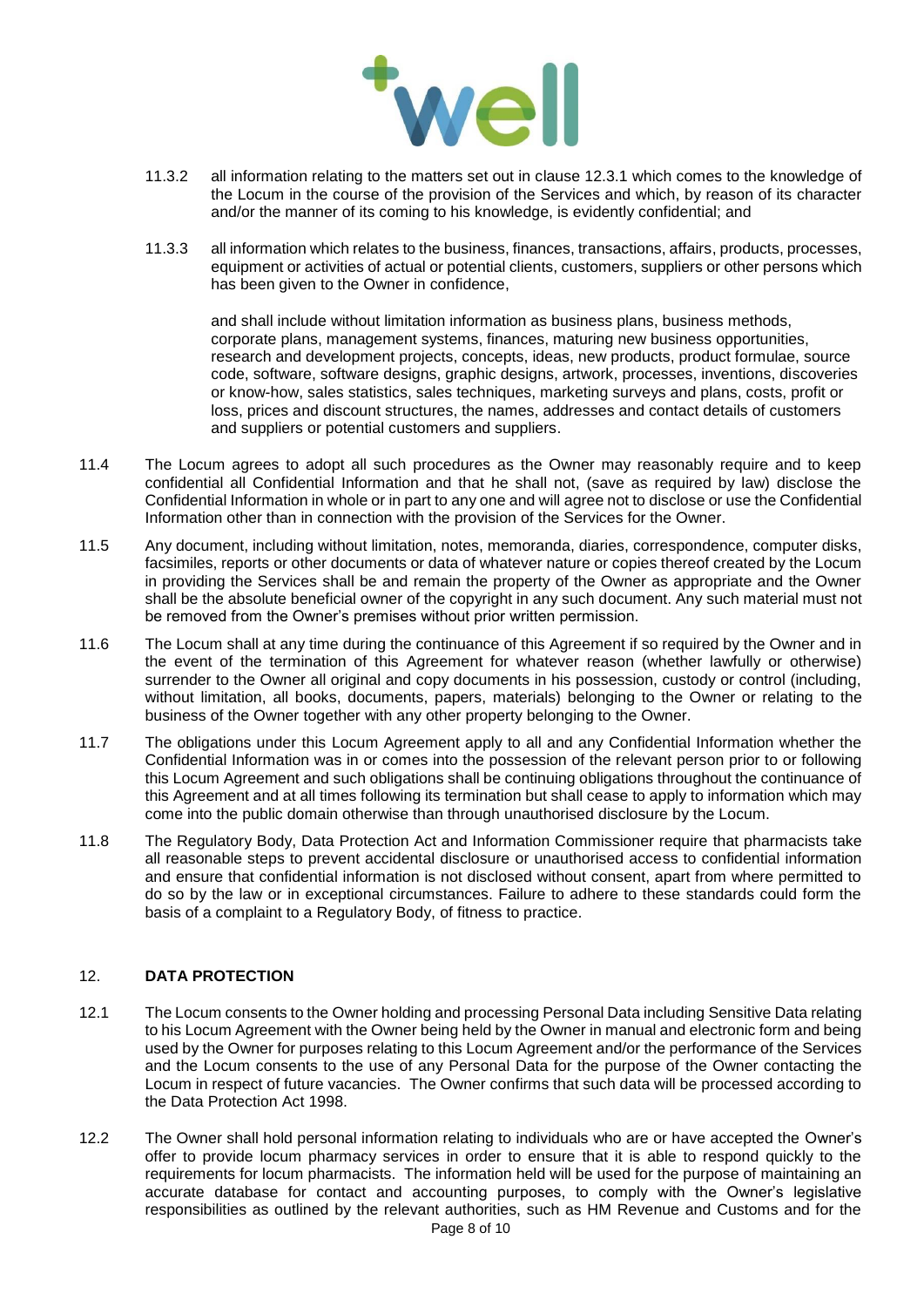

purpose of reporting information to the Regulatory Body as required and to Disclosure Scotland in relation to the PVG Scheme. The Owner will process such data in accordance with the Data Protection Act 1998 and shall only use the data for the purposes shown above.

- 12.3 The Locum shall in relation to Personal Data ensure that he processes such Personal Data only to the extent reasonably necessary and for the purposes of providing the Services and in accordance with this Locum Agreement.
- 12.4 The Locum undertakes that he shall not knowingly do or omit to do anything that would cause the Owner or the Locum or any other person to be in breach of the Data Protection Act 1998 or order of the Information Commissioner or other competent authority with regard to the processing of Personal Data received or obtained in the course of providing the Services.
- 12.5 All rights, title and interest in the Personal Data transferred to or acquired by or on behalf of the Locum under this Locum Agreement shall vest and remain vested solely in the Owner.
- 12.6 The Locum acknowledges and accepts that unauthorised disclosure of Personal Data may be a criminal offence and that unauthorised disclosure of Sensitive Personal Data may result in claims for compensation from data subjects for distress and/or damage. Accordingly the Locum indemnifies and shall keep indemnified and shall hold the Owner harmless from all liability, loss, cost and expense (including reasonable legal fees and expenses) arising out of any clam of unauthorised disclosure that is caused by or attributable to the Locum acting (or failing to act) in breach of this Locum Agreement.
- 12.7 The Locum consents to the Owner making such information available to any companies who provide products or services to the Owner (such as advisers), regulatory authorities, governmental or quasi governmental organisations and potential purchasers of the Owner.
- 12.8 The Locum consents to the transfer of such information to the Owner's business contacts outside the European Economic Area in order to further its or their business interests.

## 13. **VARIATION**

Neither this Locum Agreement nor any of its terms or conditions can be varied or waived unless expressly agreed in writing and signed by all parties to this Locum Agreement.

#### 14. **THIRD PARTY RIGHTS**

14.1 The Owner and the Locum agree that the Contracts (Rights of Third Parties) Act 1999 shall apply to this Locum Agreement and no person other than the Owner and the Locum.

#### 15. **GENERAL**

- 15.1 Nothing in this Locum Agreement or to be implied from the terms hereof shall restrict the right of the Locum to provide services of the same kind as are provided for herein for others outside the periods of time spent at the Pharmacy
- 15.2 In the event of the death of the Locum, the Owner shall remain liable for the Locum's payment of sums due in respect of duties or services which have already been performed. These will be payable to the estate.
- 15.3 The Locum Agreement shall be governed by and construed in accordance with the Laws of England and the parties hereby submit themselves to the exclusive jurisdiction of the Courts of England.